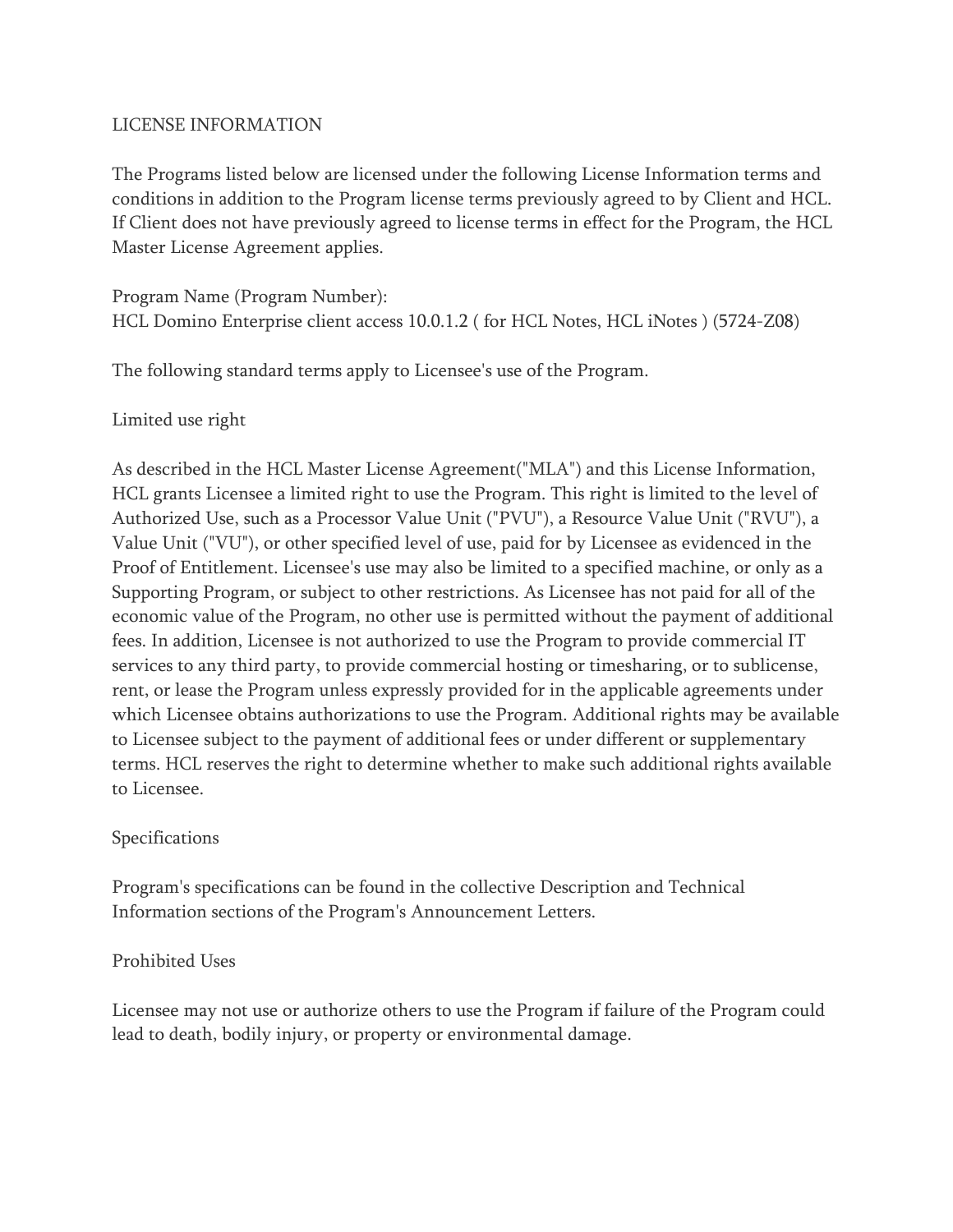#### Multi-Product Install Image

The Program is provided as part of a multi-product install image. Licensee is authorized to install and use only the Program (and its Bundled or Supporting Programs, if any) for which a valid entitlement is obtained and may not install or use any of the other software included in the image unless Licensee has acquired separate entitlements for that other software.

#### Supporting Programs

Licensee is authorized to install and use the Supporting Programs identified below. Licensee is authorized to install and use such Supporting Programs only to support Licensee's use of the Principal Program under this Agreement. The phrase "to support Licensee's use" would only include those uses that are necessary or otherwise directly related to a licensed use of the Principal Program or another Supporting Program. The Supporting Programs may not be used for any other purpose. A Supporting Program may be accompanied by license terms, and those terms, if any, apply to Licensee's use of that Supporting Program. In the event of conflict, the terms in this License Information document supersede the Supporting Program's terms. Licensee must obtain sufficient entitlements to the Program, as a whole, to cover Licensee's installation and use of all of the Supporting Programs, unless separate entitlements are provided within this License Information document. For example, if this Program were licensed on a PVU (Processor Value Unit) basis and Licensee were to install the Principal Program or a Supporting Program on a 100 PVU machine (physical or virtual) and another Supporting Program on a second 100 PVU machine, Licensee would be required to obtain 200 PVU entitlements to the Program.

Supporting Programs: HCL Notes HCL Client Application Access HCL Domino Designer HCL Domino Global Workbench InstallShield Tuner for Lotus Notes HCL Verse On-Premises HCL mail Add-in HCL Traveler HCL Notes Dictionaries HCL Sametime Connect Client HCL Sametime Community Server HCL Sametime Proxy Server HCL Connections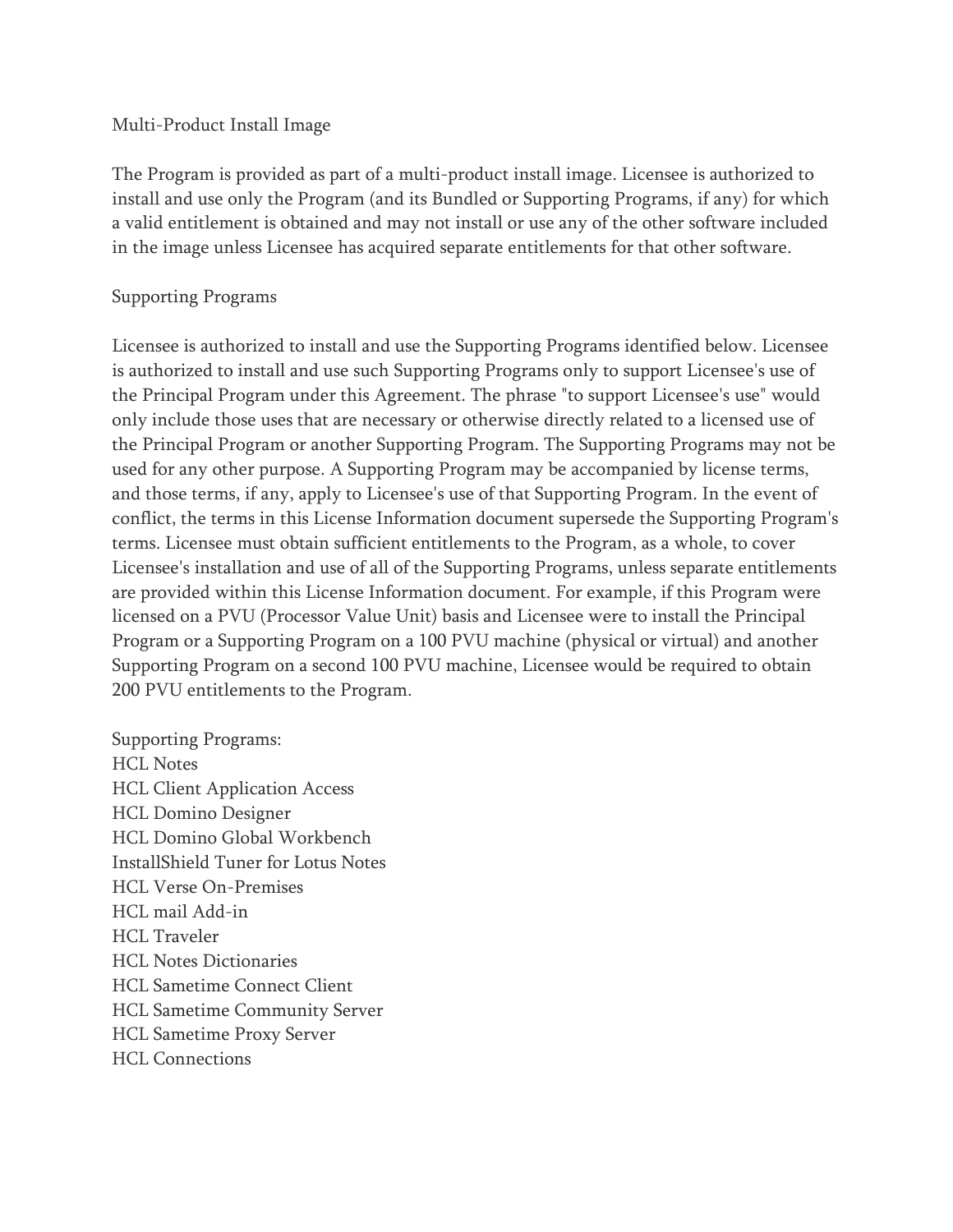## Prohibited Components

Notwithstanding any provision in the Agreement, Licensee is not authorized to use any of the following components or functions of the Program: Activities (of HCL Connections) Blogs (of HCL Connections) Bookmarks (of HCL Connections) Communities (of HCL Connections) External Users (of HCL Connections) Forums (of HCL Connections) HomePage (of HCL Connections) Metrics (of HCL Connections) Moderation (of HCL Connections) Connections Orient Me (of HCL Connections) Wikis (of HCL Connections)

## Privacy

Licensee acknowledges and agrees that HCL may use cookie and tracking technologies to collect personal information in gathering product usage statistics and information designed to help improve user experience and/or to tailor interactions with users in accordance with the HCL online Privacy Statement.

# Redistributables

If the Program includes components that are Redistributable, they will be identified in the REDIST file that accompanies the Program. In addition to the license rights granted in the Agreement, Licensee may distribute the Redistributables subject to the following terms: 1) Redistribution must be in object code form only and must conform to all directions, instruction and specifications in the Program's accompanying REDIST or documentation; 2) If the Program's accompanying documentation expressly allows Licensee to modify the Redistributables, such modification must conform to all directions, instruction and specifications in that documentation and these modifications, if any, must be treated as Redistributables;

3) Redistributables may be distributed only as part of Licensee's application that was developed using the Program ("Licensee's Application") and only to support Licensee's customers in connection with their use of Licensee's Application. Licensee's Application must constitute significant value add such that the Redistributables are not a substantial motivation for the acquisition by end users of Licensee's software product;

4) If the Redistributables include a Java Runtime Environment, Licensee must also include other non-Java Redistributables with Licensee's Application, unless the Application is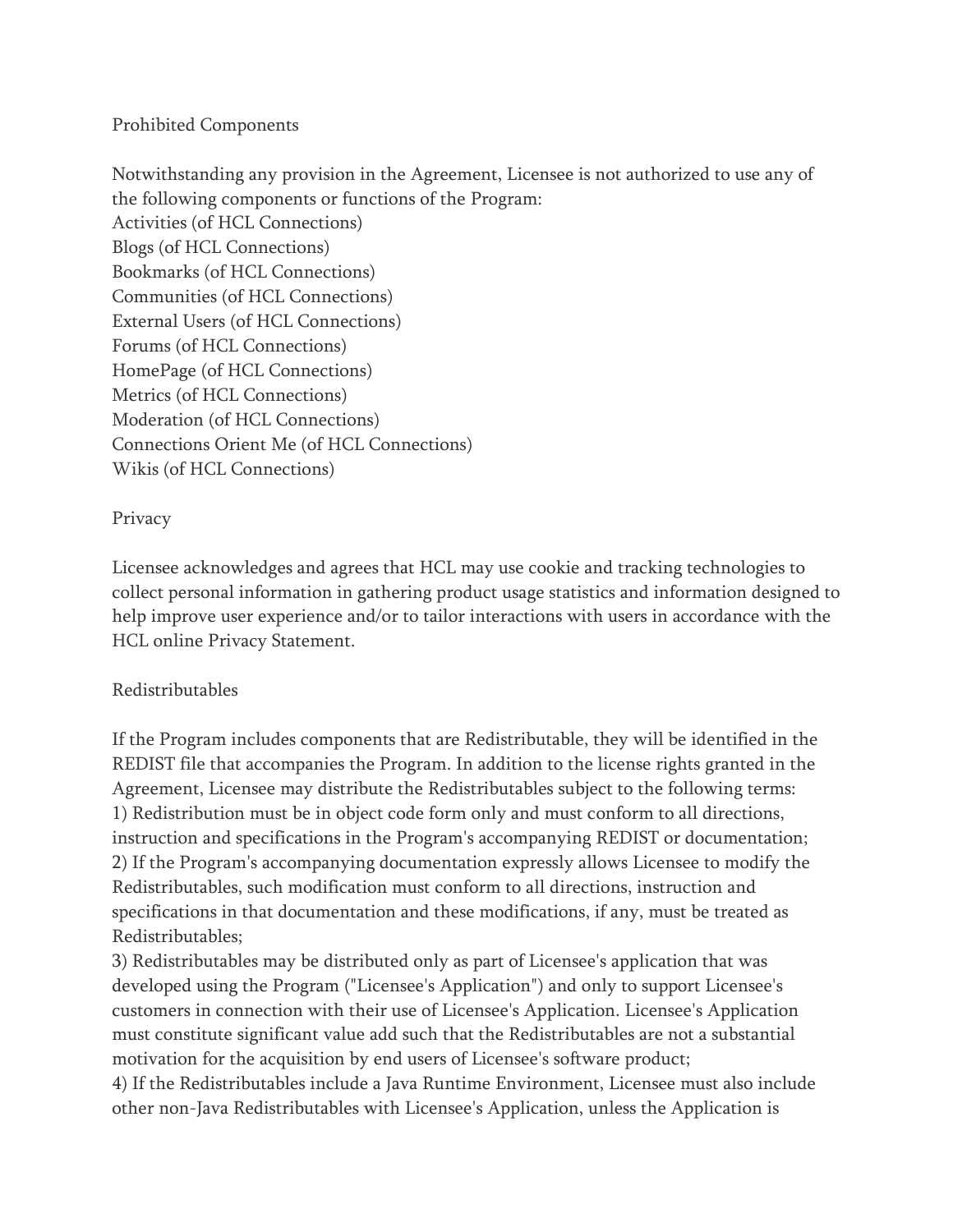designed to run only on general computer devices (for example, laptops, desktops and servers) and not on handheld or other pervasive devices (i.e., devices that contain a microprocessor but do not have computing as their primary purpose);

5) Licensee may not remove any copyright or notice files contained in the Redistributables;

6) Licensee must hold HCL, its suppliers or distributors harmless from and against any claim arising out of the use or distribution of Licensee's Application;

7) Licensee may not use the same path name as the original Redistributable files/modules;

8) Licensee may not use HCL's, its suppliers or distributors names or trademarks in connection with the marketing of Licensee's Application without HCL's or that supplier's or distributor's prior written consent;

9) HCL, its suppliers and distributors provide the Redistributables and related documentation without obligation of support and "AS IS", WITH NO WARRANTY OF ANY KIND, EITHER EXPRESS OR IMPLIED, INCLUDING THE WARRANTY OF TITLE, NON-

INFRINGEMENT OR NON-INTERFERENCE AND THE IMPLIED WARRANTIES AND CONDITIONS OF MERCHANTABILITY AND FITNESS FOR A PARTICULAR PURPOSE; 10) Licensee is responsible for all technical assistance for Licensee's Application and any modifications to the Redistributables; and

11) Licensee's license agreement with the end user of Licensee's Application must notify the end user that the Redistributables or their modifications may not be i) used for any purpose other than to enable Licensee's Application, ii) copied (except for backup purposes), iii) further distributed or transferred without Licensee's Application or iv) reverse assembled, reverse compiled, or otherwise translated except as specifically permitted by law and without the possibility of a contractual waiver. Furthermore, Licensee's license agreement must be at least as protective of HCL as the terms of this Agreement.

Source Components and Sample Materials

The Program may include some components in source code form ("Source Components") and other materials identified as Sample Materials. Licensee may copy and modify Source Components and Sample Materials for internal use only provided such use is within the limits of the license rights under this Agreement, provided however that Licensee may not alter or delete any copyright information or notices contained in the Source Components or Sample Materials. HCL provides the Source Components and Sample Materials without obligation of support and "AS IS", WITH NO WARRANTY OF ANY KIND, EITHER EXPRESS OR IMPLIED, INCLUDING THE WARRANTY OF TITLE, NON-INFRINGEMENT OR NON-INTERFERENCE AND THE IMPLIED WARRANTIES AND CONDITIONS OF MERCHANTABILITY AND FITNESS FOR A PARTICULAR PURPOSE.

For Source Components and Sample Materials listed in a Program's REDIST file, Licensee may redistribute modified versions of those Source Components or Sample Materials consistent with the terms of this license and any instructions in the REDIST file.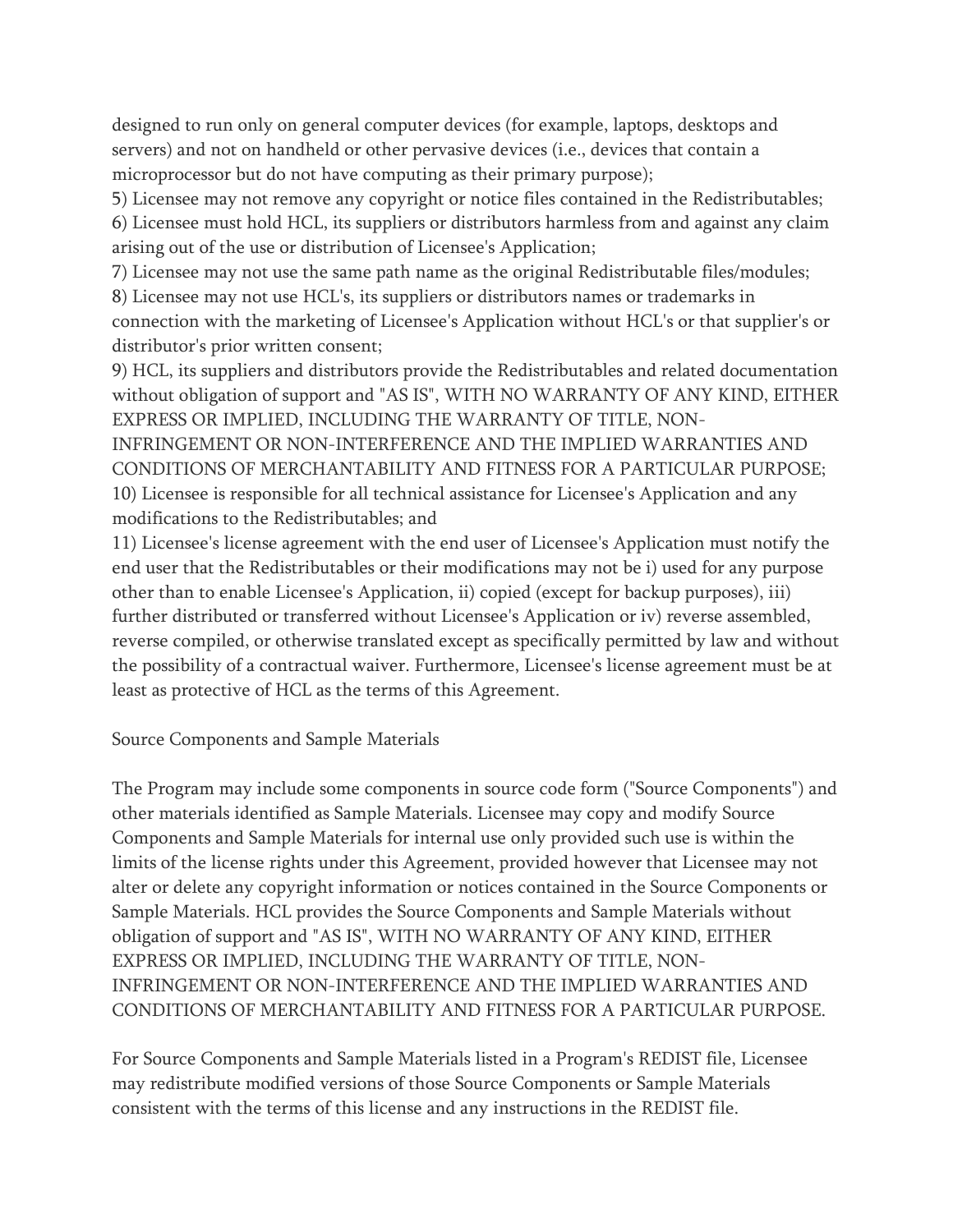#### Export and Import Restrictions

This Program may contain cryptography. Transfer to, or use by, users of the Program may be prohibited or subject to export or import laws, regulations or policies, including those of the United States Export Administration Regulations. Licensee assumes all responsibility for complying with all applicable laws, regulations, and policies regarding the export, import, or use of this Program, including but not limited to, U.S. restrictions on exports or reexports.

## Third Party Data and Services

The Program may contain links to or be used to access third party data services, databases, web services, software, or other third party content (all, "content"). Access to this content is provided "AS-IS", WITH NO WARRANTY OF ANY KIND, EXPRESS OR IMPLIED, INCLUDING THE WARRANTY OF TITLE, NON-INFRINGEMENT OR NON-INTERFERENCE AND THE IMPLIED WARRANTIES AND CONDITIONS OF MERCHANTABILITY AND FITNESS FOR A PARTICULAR PURPOSE. Access can be terminated by the relevant third parties at their sole discretion at any time. Licensee may be required to enter into separate agreements with the third parties for the access to or use of such content. HCL is not a party to any such separate agreements and as an express condition of this license Licensee agrees to comply with the terms of such separate agreements.

The following units of measure may apply to Licensee's use of the Program.

# Authorized User

Authorized User is a unit of measure by which the Program can be licensed. An Authorized User is a unique person who is given access to the Program. The Program may be installed on any number of computers or servers and each Authorized User may have simultaneous access to any number of instances of the Program at one time. Licensee must obtain separate, dedicated entitlements for each Authorized User given access to the Program in any manner directly or indirectly (for example: via a multiplexing program, device, or application server) through any means. An entitlement for an Authorized User is unique to that Authorized User and may not be shared, nor may it be reassigned other than for the permanent transfer of the Authorized User entitlement to another person.

In addition to the above, the following terms apply to Licensee's use of the Program.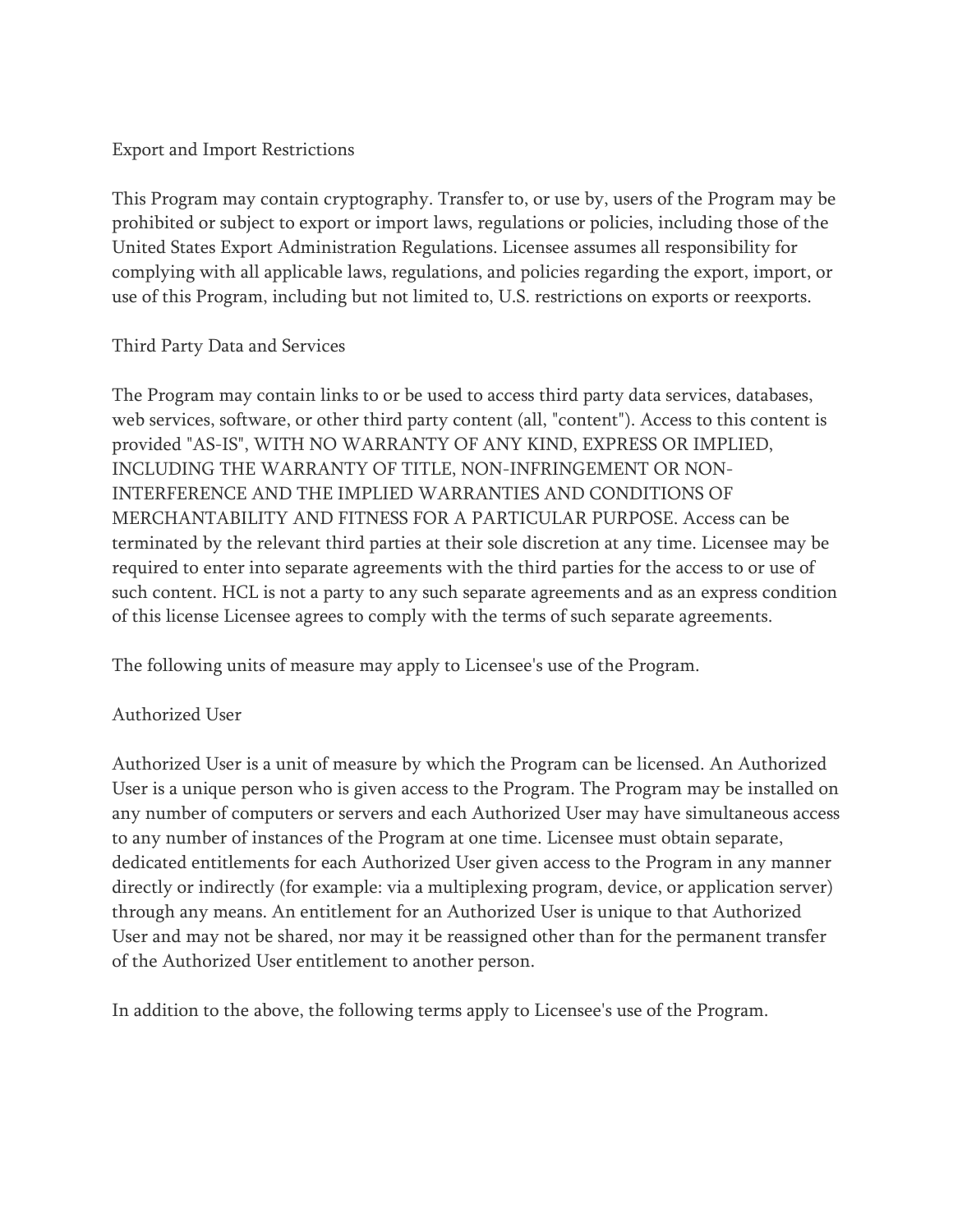Supporting Programs Details

HCL Connections - Use Limitations: Unrestricted

HCL Notes - Use Limitations: Unrestricted

If Licensee uses the Google Desktop Search feature of the Program, Licensee must review and agree to be bound by the Terms and Conditions set forth at http://desktop.google.com/eula.html. If Licensee places Google Gadgets on web pages through Licensee's use of the Program, Licensee must review and agree to be bound by the Syndicated Google Gadgets Terms of Service for Webmasters set forth at http://www.google.com/webmasters/gadgets/terms.html.

If Licensee uses the Google Web Search feature of the Program, Licensee acknowledges that Google, Inc., owns all right, title and interest, including without limitation all intellectual property rights, in and to the Google Web Search Service (including Google's search engine technology and Google brand features, and excluding items licensed by Google from third parties), and that Licensee does not acquire any right, title, or interest in or to the Google Web Search Service (including Google's search engine technology and Google brand features) by using this feature.

If Licensee uses the Yahoo! Web Search feature of the Program, Licensee must review and agree to be bound by the Terms of Service set forth at: http://info.yahoo.com/legal/us/yahoo/utos/utos-173.html. If Licensee uses the Yahoo! Web Search feature of the Program in a country other the United States, Licensee must review and agree to be bound by the Terms of Service applicable to such country set forth at http://world.yahoo.com/.

#### Permitted Components

Notwithstanding any provision in the Agreement, Licensee is permitted to use only the following components or functions of the identified Supporting Program:

- Presence and instant messaging capabilities (of HCL Sametime Limited Use), but only with a single Sametime community (a "community" is a shared directory, or set of directories, that lists the Authorized Users and groups within Licensee's enterprise on one or more HCL Sametime servers that each have access to the shared directory or set of directories) and only when utilized within the HCL Notes client or the HCL iNotes environment.